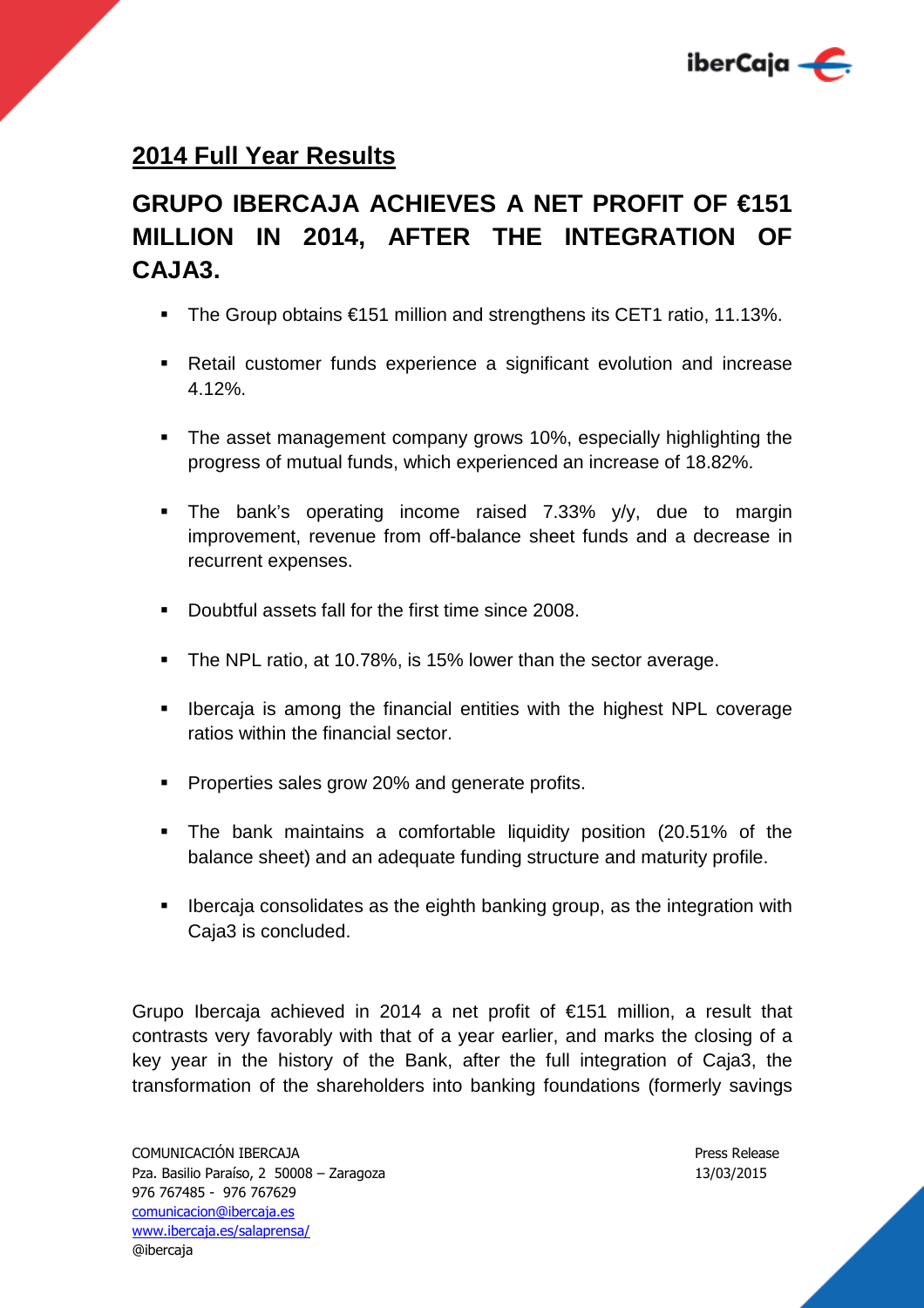

banks), and overcoming the ECB stress tests, as well as joining the Single Supervisory Mechanism.

Regarding retail activity, and once the Bank has become the eighth banking group in Spain, 2014 has been a year in which Ibercaja has undergone a major evolution in customer resources, which grew by 4.1%, bolstered by the growth of the Financial Group, which consolidates its leadership with a growth of 10%. Moreover, Ibercaja has been able to contain the NPL ratio below the sector average, along with a coverage ratio of 58% -among the highest ratios in the industry-, and a solvency ratio (CET1) that increased to 11.13%, with an improvement of 106 basis points y/y. Among the milestones of the year, it is worth highlighting the bank's operating income, which raised 7.3%.

#### **2014, a historic year for Ibercaja**

There is no doubt that 2014 has been a historic year for Ibercaja, in which the integration with Caja3 was completed, which marked an intense process that strengthened the Bank. The Group has become the eighth entity of the Spanish banking system, improving its position in the national field, and consolidating its privileged position in its traditional markets. It reached a volume of activity close to €100 billion and 3 million customers.

Furthermore, Ibercaja successfully passed the Asset Quality Review and the Stress Tests conducted by the European Central Bank, before it assumed supervisory powers. The asset quality analysis has highlighted the quality of the loan portfolio of Ibercaja, the high level of provisions reached to cover riskier assets and the rigorous criteria of asset classification and identification of risks. In these stress tests, Ibercaja stood out for the reliability of the data presented and the strength of the capital position given the two hypothetical macroeconomic scenarios analyzed. The solvency ratio exceeded the minimum requirements by more than two percentage points, representing a capital surplus of more than €650 million, taking into account the assumptions made to outline those scenarios.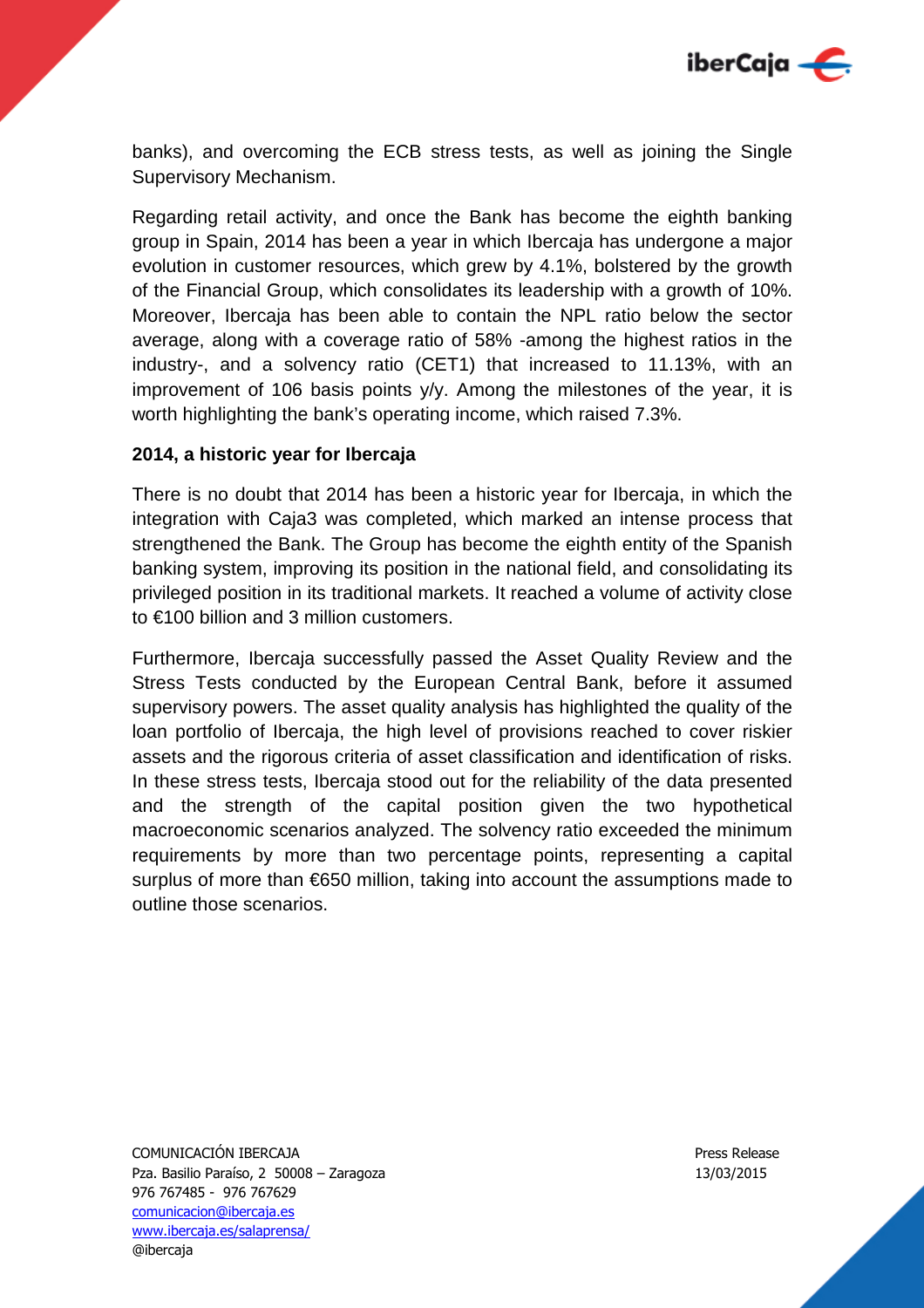





At the corporate level, throughout the year, the shareholders of Ibercaja Banco became Foundations: Fundación Bancaria Ibercaja, with a stake of 87.80%; Fundación Caja Inmaculada (4.85%); Fundación Caja Badajoz (3.90%); and Fundación Bancaria Caja Círculo (3.45%).

## **2015-2017 Strategic Plan and a renewed executive management team**

With such strong levers, Ibercaja faces 2015 with renewed approaches. Therefore, Ibercaja has designed the 2015-2017 Strategic Plan, which embodies the projects and actions to be taken to achieve a more profitable and capitalized business, able to compete successfully in an increasingly demanding market, and attract investor interest before the required IPO by 2018, according to the legislation.

To command this new period, Victor Iglesias was appointed as the new CEO of Ibercaja at the beginning of 2015, replacing José Luis Aguirre. Furthermore, a renewed executive management team, formed by accredited professionals that combine experience and youth, and already had relevant roles within the Bank.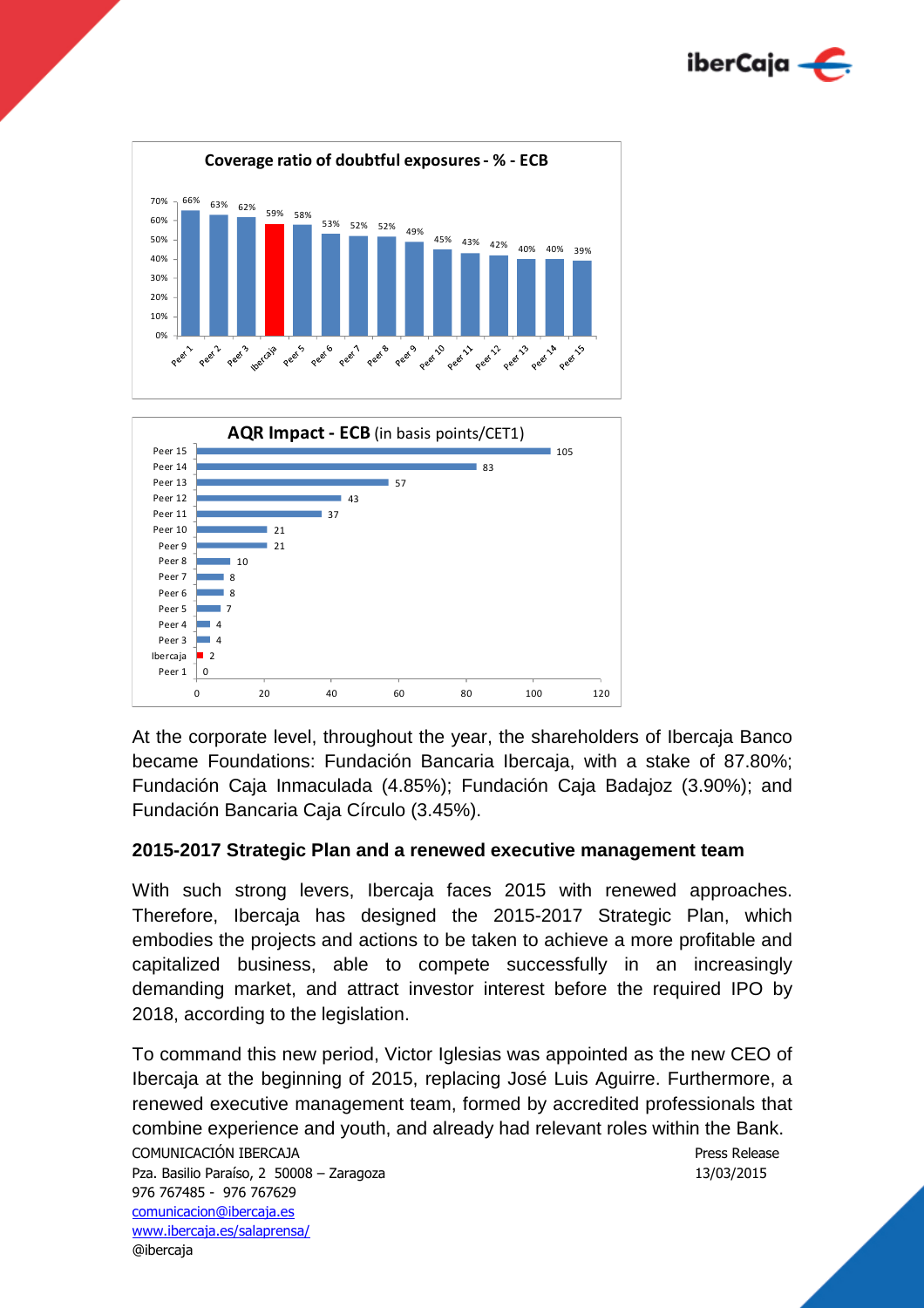

#### **Customer funds grow by 4.12%**

In this context, Ibercaja experienced a turnaround in the trend of its banking activity, linked to the economic cycle, with signs of recovery. Thus, customer funds amounted to  $\epsilon$ 48,547 million, increasing by 4.12% y/y, which represents an improvement in the market share of 7 basis points, to 3.57%.



Especially important is the growth of the Asset Management Company, which increased 10.03%, especially in mutual funds, which grew by 18.82%. It is worth highlighting that a pioneering initiative of Ibercaja (the active portfolio management agreements of mutual funds) has gathered a categorical success and has more than doubled its activity. In turn, the increase in pension plans was 8.2%.



The good performance of disintermediation products pushes the Group's market share in mutual funds to 3.95%, while the market share in pension plans and bancassurance is 5.85% and 4.07%, respectively, consolidating Ibercaja in the fifth place of the sectorial ranking of both businesses.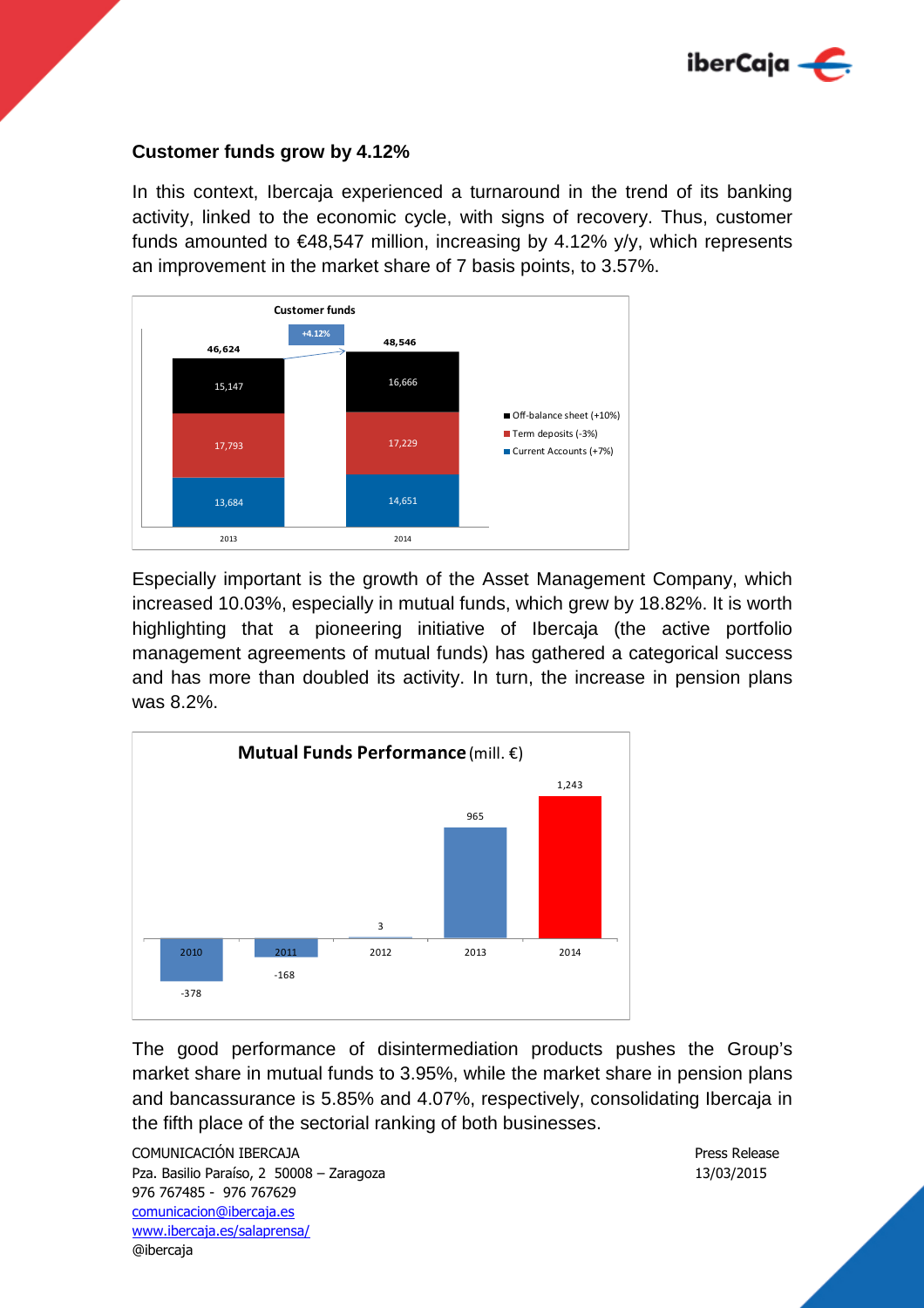

In personal banking, a strategic bid made by Ibercaja, the number of customers increased 7.2% and the customer average balance raised 5.2%, thanks to a powerful network of a specialized sales team, which has increased 15% in size during the last year, to 246 professionals.

#### **Bid on the SME business**

Customer loans, a portfolio that amounts to  $\epsilon$ 36,061 million, were affected by the general trend towards deleveraging of household and corporate credit. There has been a gradual increase in the credit demand, a trend that is expected to be consolidated in 2015.

In 2014, the front book reached  $\epsilon$ 2,669 million, and nearly 60% has been formalized with SMEs. Precisely, the Group aims to strengthen its relationship with the business network. To do this, the Bank is developing a new comprehensive model.

This year, and according to the turning point already experienced in demand, Ibercaja has set a target for 2015 to increase lending more than 50% to €4,000 million.



#### **Turning point in Non-Performing Loans**

During the year, there was also a very significant change in the trend of delinquencies which, for the first time since 2008, started to decline. Doubtful assets were reduced by €118 million, to an NPL ratio of 10.78%, which is 15% lower than the sector average. By segment, credit to households for house purchase (the largest segment in the portfolio) has a 3.95% delinquency rate. Excluding the real estate activity, the NPL ratio is 6.66%.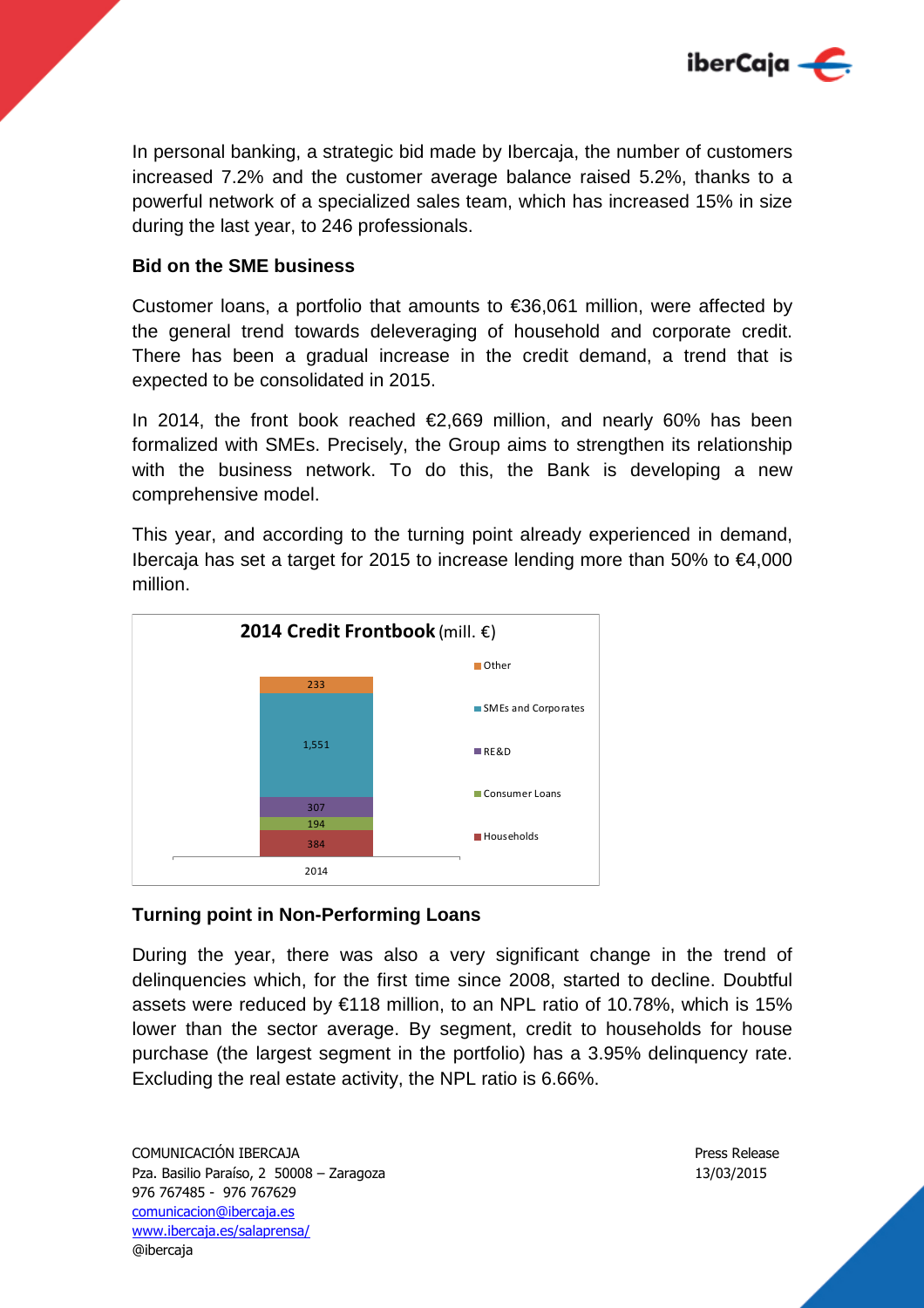

In addition to the control of delinquency, Ibercaja has a coverage ratio of nonperforming assets of 57.56%, one of the highest in the system, which reflects the effort made with provisions in recent years.

Regarding Real Estate & Development risk, credit and real estate assets to this segment was reduced by 9.52% in the year, and the Bank has made a great effort marketing and selling households.

This joint effort of the Branch Network and the Property Management Unit brings the number of properties sold a 20% higher than in 2013. 3,490 units were traded, of which 1,030 were own property, with a positive result.

## **Ability to generate results**

The Group obtains a net profit of  $\epsilon$ 151 million, as a result of an improvement in the customer margin, an increase in the revenues generated by off-balance sheet funds (mutual funds, pension plans and insurance) and a contraction of costs. At the same time, extraordinary results from financial transactions strengthened both the coverage ratio and the equity of the Bank.



Net interest income amounts to €699 million. At constant perimeter, the annual change is -2.20%. Income from loans has fallen due to a decrease in volumes and in the average profitability (affected by falling interest rates), especially from mortgage loans linked to Euribor.

Net fees and foreign exchange differences, €316 million, grow 4.52% y/y. Fees arising from the provision of banking services fell by 1.89%, while those originated in asset management are up 12.66%, due to the increase in assets under management in mutual funds, pension plans and life insurance.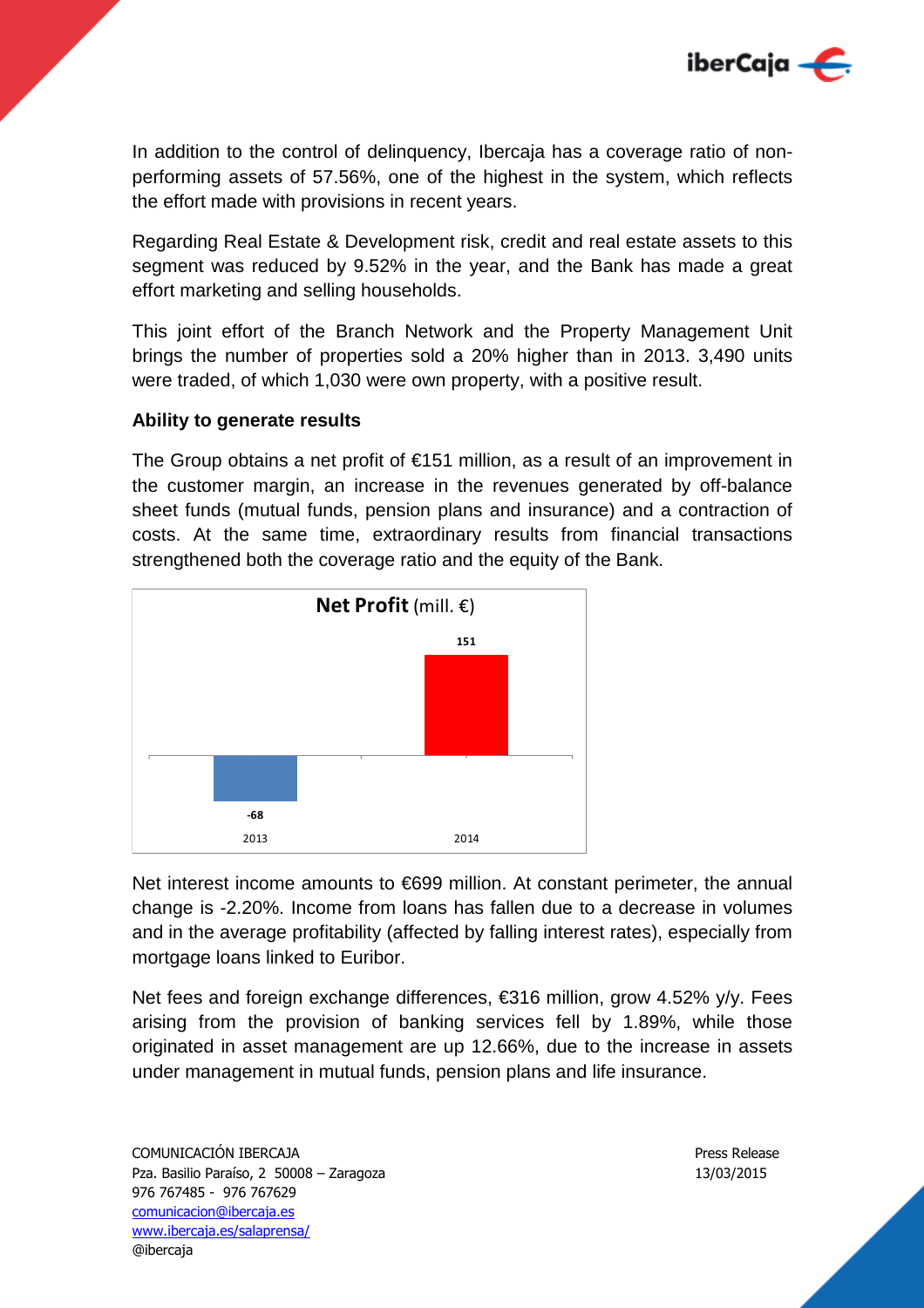

The evolution from net interest income and the results coming from the good performance of fees and financial transactions make the gross margin total €1,410 million.

Regarding operating expenses, which amount to €789 million, synergies from the integration are being achieved, and recurring expenses fall more than 3%. Exceptionally, steps are being taken to optimize the structure and gain competitiveness, once the integration with Caja3 has been completed.

Throughout 2014, Ibercaja has downsized the branch network, removing lowprofit branches and merging others closely located to avoid duplication, and has gone from 1,407 branches to 1,356. It has also executed a second voluntary redundancy plan, which downsized the workforce to 6,420 employees, from 6,927 in 2013.

Concerning the acquisition of Caja3, all its operations have been transferred to the technology platform of Ibercaja and the procurement management has been unified. These measures reduce the costs and generate economies of scale. At the commercial level, the adoption of Ibercaja business model is leading to revenue synergies that will be realized in full in the medium term. At the organizational level, a restructuring process of the Financial and Real Estate Group has been addressed, by integrating some constituent companies and transferring their business to others.

The banking operating income, which reflects the evolution of the ordinary business of the Group (net interest income, fees and recurring expenses, at constant perimeter), improved by 7.3% to €330 million. This figure, along with other revenues and costs of the year, leads to a profit before write-downs of €647 million.

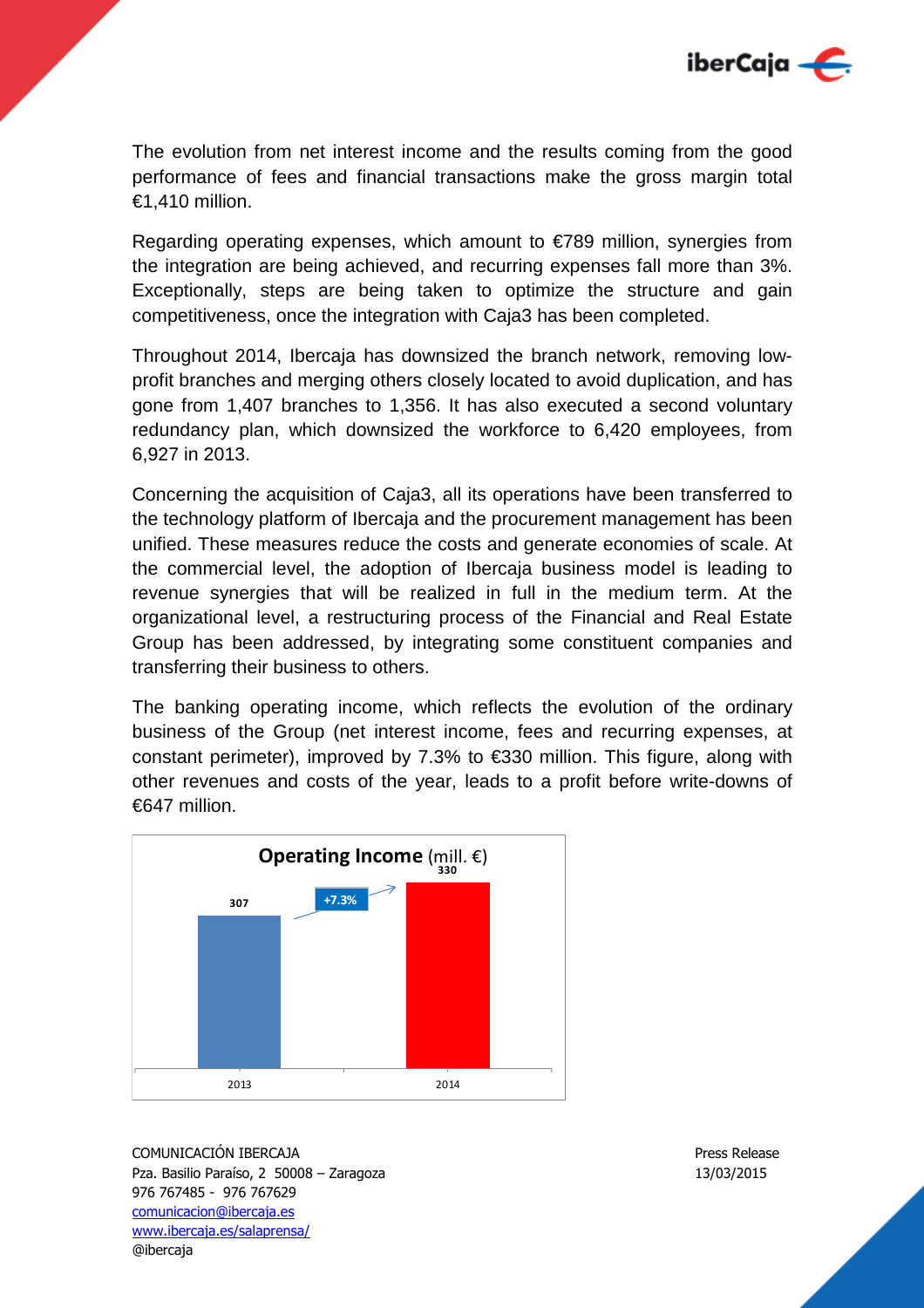

During the year, Ibercaja has made provisions of  $\epsilon$ 433 million to strengthen the coverage ratio of credit and equity instruments. These provisions represent an amount 25% lower than a year ago, in comparable terms.

Consequently, profits before tax amounted to  $\epsilon$ 215 million, and the net profit amounted to €151 million.

## **Strengthened capital position and increased liquidity**

Throughout the year, one of the key objectives of the Bank has been to strengthen its solvency. Thus, CET1 ratio improved to 11.13%, representing an increase of 106 basis points y/y. The total amount of equity of the Group reached €2,905 million.



The Group has a comfortable liquidity position. The volume of liquid assets at year-end amounted to  $\epsilon$ 12,785 million (20.51% of total assets), which represents a significant increase during the year.